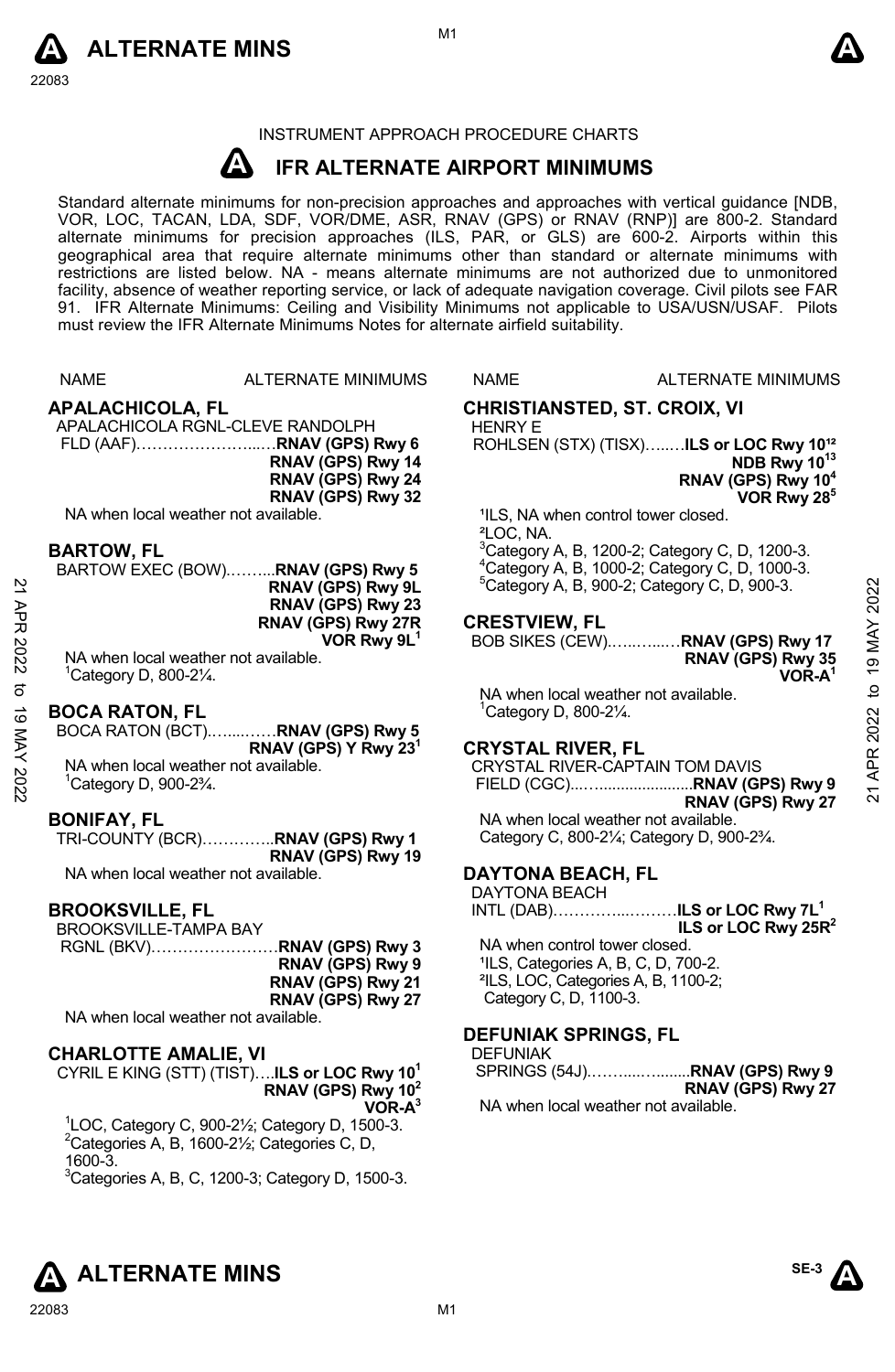

| <b>NAME</b>           | ALTERNATE MINIMUMS |
|-----------------------|--------------------|
| DELAND, FL            |                    |
| ___. _  . _ _ _ _ _ . |                    |

DELAND MUNI- SIDNEY H. TAYLOR FIELD (DED).……….**RNAV (GPS) Rwy 5** 

**RNAV (GPS) Rwy 12 RNAV (GPS) Rwy 23 RNAV (GPS) Rwy 30** 

NA when local weather not available.

### **DESTIN, FL**

DESTIN EXEC (DTS)..……….**RNAV (GPS) Rwy 14 RNAV (GPS) Rwy 32**  NA when local weather not available.

# **FERNANDINA BEACH, FL**

| FERNANDINA BEACH                     |                   |
|--------------------------------------|-------------------|
| MUNI (FHB)RNAV (GPS) Rwy 4           |                   |
|                                      | RNAV (GPS) Rwy 13 |
|                                      | RNAV (GPS) Rwy 22 |
| NA when local weather not available. |                   |

# **FORT LAUDERDALE, FL**

FORT LAUDERDALE

 EXEC (FXE)..………..........……**ILS or LOC Rwy 91 RNAV (GPS) Rwy 92 RNAV (GPS) Rwy 272** 

| $\overline{a}$<br>APR<br>2022 | NA when local weather not available.<br><sup>1</sup> ILS, Category B, 700-2; Category C, 800-21/ <sub>4</sub> ;<br>Category D, 800-21/2; LOC, Category C,<br>800-2 1/4; Category D, 800-2 1/2.<br><sup>2</sup> Category C, 800-21/ <sub>4</sub> ; Category D, 800-21/ <sub>2</sub> .                                                                             | <b>INVERNESS, FL</b><br>INVERNESS (INF)RNAV (GPS) Rwy 1<br>RNAV (GPS) Rwy 19<br>NA when local weather not available.                                                                                                                                                                                            | 2022<br>19 MAY                  |
|-------------------------------|------------------------------------------------------------------------------------------------------------------------------------------------------------------------------------------------------------------------------------------------------------------------------------------------------------------------------------------------------------------|-----------------------------------------------------------------------------------------------------------------------------------------------------------------------------------------------------------------------------------------------------------------------------------------------------------------|---------------------------------|
| ಕ<br>ಹ<br>XAN<br>2022         | FORT LAUDERDALE/HOLLYWOOD<br>INTL (FLL)ILS or LOC Rwy 10L <sup>1</sup><br>ILS or LOC Rwy 10R <sup>1</sup><br>ILS or LOC Rwy 28L<br>ILS or LOC Rwy 28R <sup>1</sup><br>RNAV (GPS) Rwy 10R <sup>2</sup><br>RNAV (GPS) Rwy 28L <sup>2</sup><br>RNAV (GPS) Z Rwy 10L <sup>2</sup><br>RNAV (GPS) Y Rwy 28R <sup>2</sup><br>$\mathrm{^{1}LOC}$ . Category C. 800-21⁄4. | <b>JACKSONVILLE, FL</b><br>CECIL (VQQ) <b>ILS or LOC Rwy 36R<sup>12</sup></b><br>RNAV (GPS) Rwy 9R<br>RNAV (GPS) Rwy 18L<br>RNAV (GPS) Rwy 27L<br>RNAV (GPS) Rwy 36R<br>TACAN Rwy 27L <sup>3</sup><br>VOR Rwy 27L<br>NA when local weather not available.<br>$\mu_{\rm max}$ awat lomma nedw $\Delta M^{\rm f}$ | ₽<br>APR 2022<br>$\overline{2}$ |

<sup>1</sup>LOC, Category C, 800-2¼.<br><sup>2</sup>Category D, 800-2¼.

# **FORT MYERS, FL**

PAGE FLD (FMY)….....................**ILS or LOC Rwy 5** NA when control tower closed.

# SOUTHWEST

FLORIDA INTL (RSW)……**ILS or LOC/DME Rwy 6**  NA when control tower closed. LOC, Category E, 800-2¾.

S NAME ALTERNATE MINIMUMS

# **FORT PIERCE, FL**

TREASURE COAST

 INTL (FPR)…………..…..…**ILS or LOC Rwy 10R12 RNAV (GPS) Rwy 10R34 RNAV (GPS) Rwy 1434 RNAV (GPS) Rwy 28L34 RNAV (GPS) Rwy 3234 VOR/DME Rwy 1434** 

<sup>1</sup>LOC, NA when local weather not available.  $^{2}$ LOC, Category C, 900-2½; Category D, 900-2¾.  $3$ NA when local weather not available. 4 Category C, 900-2½; Category D, 900-2¾.

# **GAINESVILLE, FL**

| <b>GAINESVILLE</b> |                         |
|--------------------|-------------------------|
|                    |                         |
|                    | <b>RNAV (GPS) Rwy 7</b> |
|                    | RNAV (GPS) Rwy 11       |
|                    | RNAV (GPS) Rwy 25       |
|                    | RNAV (GPS) Rwy 29       |
|                    |                         |

NA when local weather not available.

# **IMMOKALEE, FL**

IMMOKALEE RGNL (IMM).…**RNAV (GPS) Rwy 36**  NA when local weather not available.

# **INVERNESS, FL**

|                                      | INVERNESS (INF)RNAV (GPS) Rwy 1 |
|--------------------------------------|---------------------------------|
|                                      | RNAV (GPS) Rwy 19               |
| NA when local weather not available. |                                 |

# **JACKSONVILLE, FL**

NA when local weather not available. <sup>1</sup>NA when control tower closed.  $2$ LOC, Category E, 900-3.  $3$ Category E, 900-3.

JACKSONVILLE EXEC AT

 CRAIG (CRG).……………..…**ILS or LOC Rwy 3212 RNAV (GPS) Rwy 143 RNAV (GPS) Rwy 323 VOR Rwy 144** 

NA when local weather not available. <sup>1</sup>NA when control tower closed.  $2^2$ LOC, Category D, 800-2 $\frac{1}{2}$ .  $3$ Category D, 800-2 $\frac{1}{2}$ . 4 Categories C, D, 800-2½.



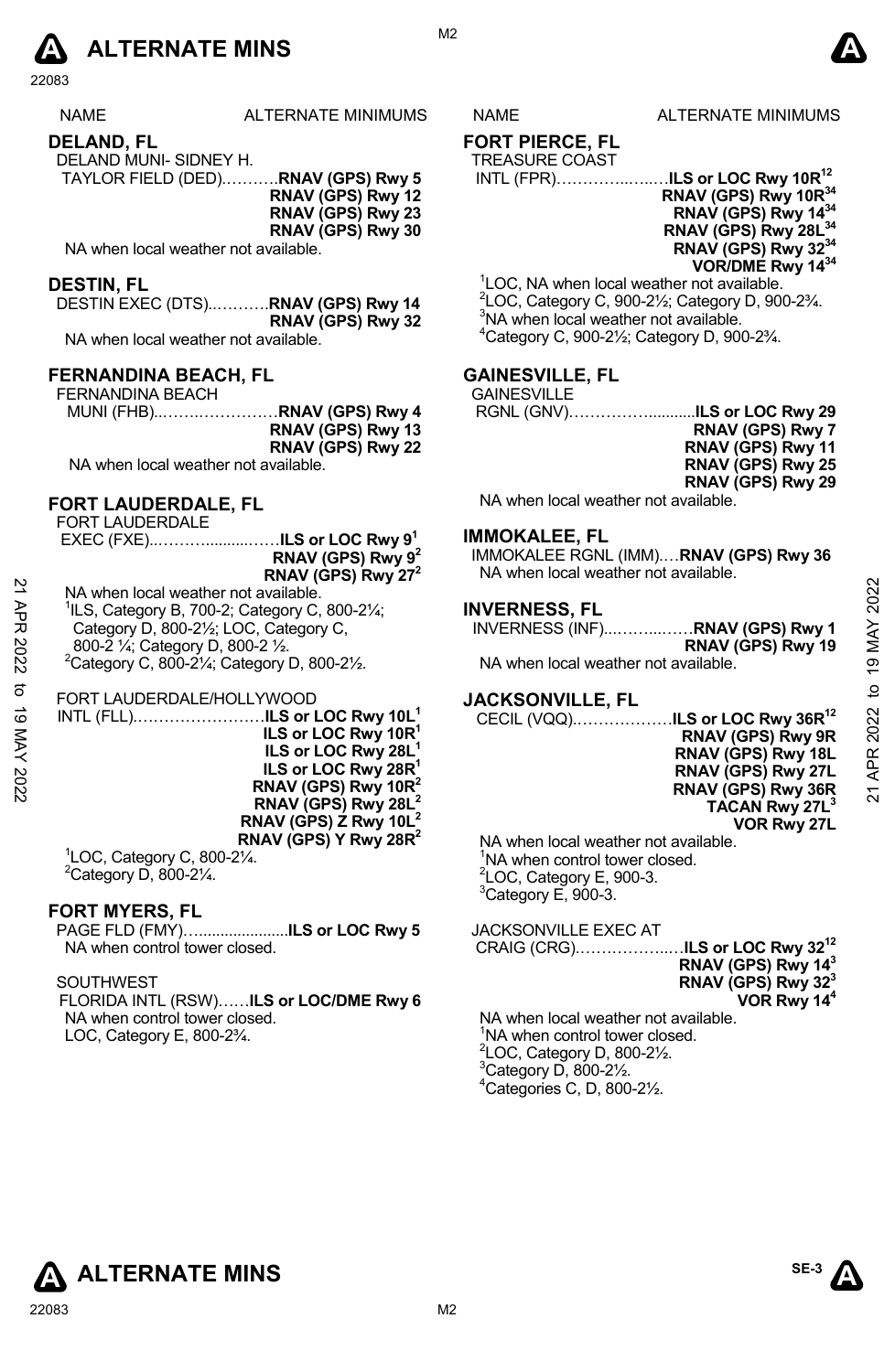# **A** ALTERNATE MINS  $\bullet$

| <b>NAME</b> | ALTERNATE MINIMUMS |
|-------------|--------------------|
|             |                    |

# **JACKSONVILLE, FL (CON'T)**

**JACKSONVILLE** INTL (JAX).………………………**ILS or LOC Rwy 81 ILS or LOC Rwy 142** 

**VOR/DME Rwy 323**  <sup>1</sup>ILS, Category D, 700-2, Category E, 800-2½.<sup>2</sup><br><sup>2</sup>ILS, Category D, 700-2  $\frac{21}{2}$ ILS, Category D, 700-2.  $3$ Category E,  $800-2\frac{1}{2}$ .

# **KEY WEST, FL**

KEY WEST INTL (EYW).…...…**RNAV (GPS) Rwy 9 RNAV (GPS) Rwy 27** 

NA when local weather not available.

#### **LAKE CITY, FL**

LAKE CITY GATEWAY (LCQ).……………**RNAV (GPS) Rwy 10 RNAV (GPS) Rwy 28**  NA when local weather not available. Category D, 800-2½.

#### **LAKELAND, FL**

LAKELAND LINDER

| APR<br>2022<br>ಕ<br>ಠ<br>⋚ | ILS or LOC Rwy $10^1$<br>INTL (LAL)<br>RNAV (GPS) Rwy 5 <sup>2</sup><br>RNAV (GPS) Rwy 10 <sup>2</sup><br>RNAV (GPS) Rwy 23 <sup>2</sup><br>RNAV (GPS) Rwy 28 <sup>2</sup><br>VOR Rwy $9^2$<br>VOR Rwy $27^2$<br>NA when local weather not available.<br>LOC, Category D, 800-21/4.<br>$2$ Category D, 800-2 $\frac{1}{4}$ . | MELBOURNE ORLANDO<br>.ILS or LOC Rwy 9R <sup>12</sup><br><b>INTL (MLB)</b><br>LOC BC Rwy 27L <sup>13</sup><br>RNAV (GPS) Rwy 9L <sup>3</sup><br>RNAV (GPS) Rwy 9R <sup>3</sup><br>RNAV (GPS) Rwy 27L <sup>3</sup><br>RNAV (GPS) Rwy 27R <sup>3</sup><br>VOR Rwy 9R <sup>3</sup><br>VOR Rwy 27L <sup>3</sup><br>NA when control tower closed.<br>$^{2}$ LOC, Category D, 900-2 $\frac{3}{4}$ .<br>$3$ Category D, 900-2 $\frac{3}{4}$ . | 2022<br>19 MAY<br>₽<br>2022 |
|----------------------------|------------------------------------------------------------------------------------------------------------------------------------------------------------------------------------------------------------------------------------------------------------------------------------------------------------------------------|----------------------------------------------------------------------------------------------------------------------------------------------------------------------------------------------------------------------------------------------------------------------------------------------------------------------------------------------------------------------------------------------------------------------------------------|-----------------------------|
|                            | <b>LAKE WALES, FL</b><br><b>LAKE WALES</b>                                                                                                                                                                                                                                                                                   |                                                                                                                                                                                                                                                                                                                                                                                                                                        | ᅂ                           |
| 2022                       | .RNAV (GPS) Rwy 6<br>MUNI (X07)                                                                                                                                                                                                                                                                                              | <b>MIAMI, FL</b>                                                                                                                                                                                                                                                                                                                                                                                                                       | ಸ                           |

# **LAKE WALES, FL**

LAKE WALES MUNI (X07).…………........……**RNAV (GPS) Rwy 6 RNAV (GPS) Rwy 24** 

NA when local weather not available. Category D, 900-2¾.

#### **LEESBURG, FL**

LEESBURG INTL (LEE).………**RNAV (GPS) Rwy 4 RNAV (GPS) Rwy 13 RNAV (GPS) Rwy 31**  NA when local weather not available.

# **LIVE OAK, FL**

SUWANNEE COUNTY (24J).…..….........…**RNAV (GPS) Rwy 25** NA when local weather not available.

# **MARATHON, FL**

THE FLORIDA KEYS MARATHON INTL (MTH)……………………**NDB-A RNAV (GPS) Rwy 7 RNAV (GPS) Rwy 25** 

NA when local weather not available.

M3

### S NAME ALTERNATE MINIMUMS

# **MARCO ISLAND, FL**

MARCO ISLAND EXEC (MKY)...…….……...….**RNAV (GPS) Rwy 17 RNAV (GPS) Rwy 35**  NA when local weather not available. Category D, 900-2¾.

**MARIANNA, FL** 

MARIANNA MUNI (MAI).……**RNAV (GPS) Rwy 18 NDB-C1 VOR-A VOR-B**

Category D, 800-2½. <sup>1</sup>NA when local weather not available.

## **MAYAGUEZ, PR**

EUGENIO MARIA DE HOSTOS (MAZ) (TJMZ)….**RNAV (GPS) Rwy 9** 

**VOR Rwy 9** 

NA when local weather not available. Categories A, B, 1100-2; Category C, 1500-3.

# **MELBOURNE, FL**

MELBOURNE ORLANDO **INTL (MLB)...............** 

| ILS or LOC Rwy 9R <sup>12</sup> |
|---------------------------------|
|                                 |
| LOC BC Rwy 27L <sup>13</sup>    |
| RNAV (GPS) Rwy 9L <sup>3</sup>  |
| RNAV (GPS) Rwy $9R^3$           |
| RNAV (GPS) Rwy 27L <sup>3</sup> |
| RNAV (GPS) Rwy 27R <sup>3</sup> |
| VOR Rwy 9R <sup>3</sup>         |
| VOR Rwy 27L <sup>3</sup>        |
|                                 |
| ar closad                       |

#### **MIAMI, FL**

| MIAMI EXEC (TMB).…………. <b>ILS or LOC Rwy 9R</b> <sup>1</sup> |                           |
|--------------------------------------------------------------|---------------------------|
|                                                              | RNAV (GPS) Rwy 9L         |
|                                                              | <b>RNAV (GPS) Rwy 9R</b>  |
|                                                              | <b>RNAV (GPS) Rwy 27L</b> |
|                                                              | RNAV (GPS) Rwy 27R        |
| MA whon local woother not quoilehle                          |                           |

NA when local weather not available. <sup>1</sup>NA when control tower closed.

MIAMI INTL (MIA)………………**ILS or LOC Rwy 27** LOC, Categories A, B, 1300-2; Categories C, D, 1300-3.

MIAMI-OPA LOCKA

 EXEC (OPF)…………............**ILS or LOC Rwy 9L12 ILS or LOC Rwy 1212 ILS or LOC Rwy 27R12 RNAV (GPS) Rwy 9L3 RNAV (GPS) Rwy 123 RNAV (GPS) Rwy 27R3** NA when local weather not available. <sup>1</sup>NA when control tower closed.  $2^2$ LOC, Category D, 800-2 $\frac{1}{4}$ .

 $3$ Category D, 800-2 $\frac{1}{4}$ .



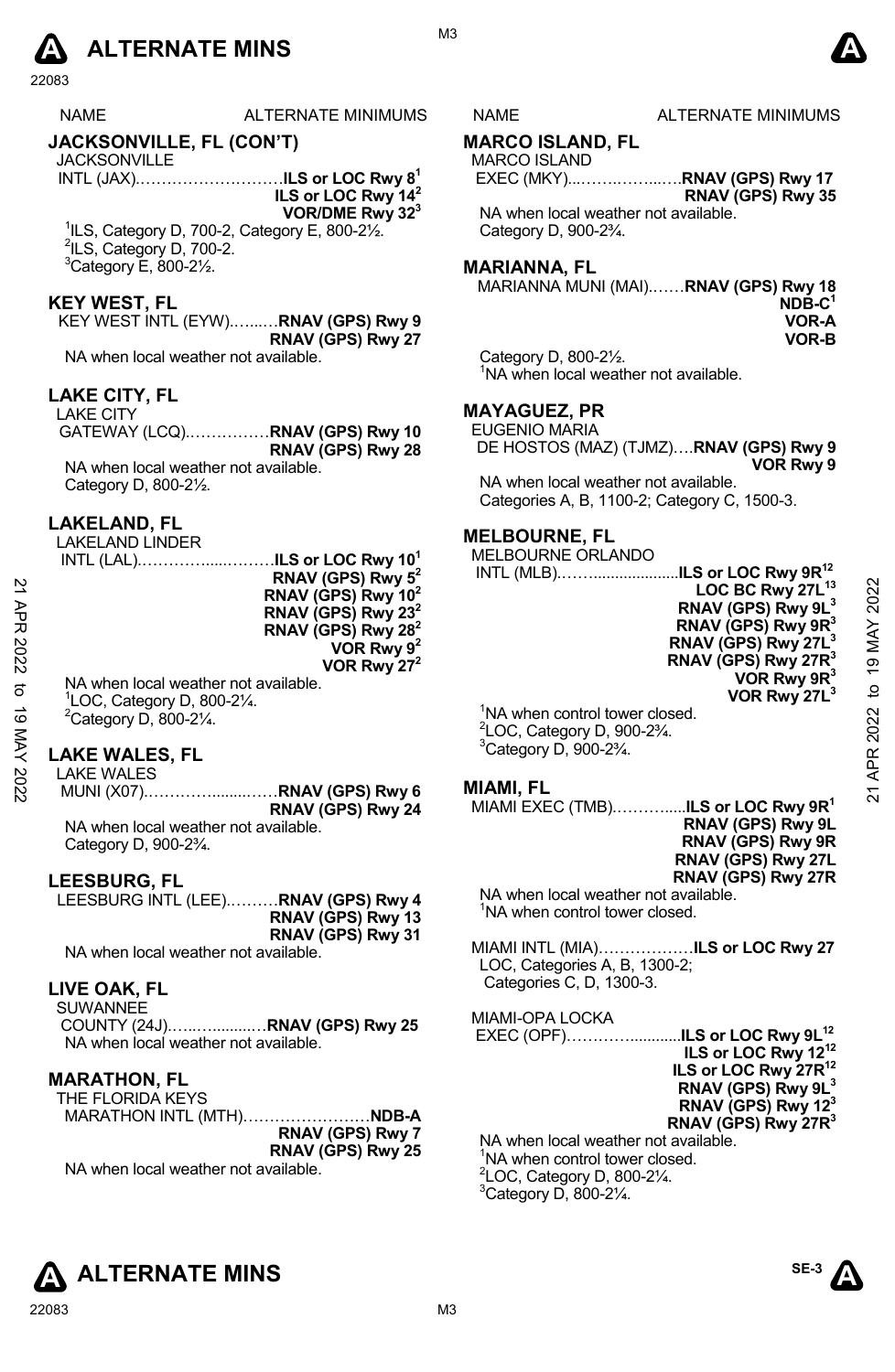

**NAPLES, FL**  NAPLES MUNI (APF)...…….……….**RNAV (GPS)-A**

**RNAV (GPS)-B RNAV (GPS) Rwy 5 RNAV (GPS) Rwy 23 VOR Rwy 5 VOR Rwy 23**

NA when local weather not available. Category D, 900-2¾.

# **NEW SMYRNA BEACH, FL**

NEW SMYRNA BEACH

 MUNI (EVB)...…………...........**RNAV (GPS) Rwy 21 RNAV (GPS) Rwy 71 RNAV (GPS) Rwy 25 RNAV (GPS) Rwy 29**  NA when local weather not available.

1 Category D, 800-2¼.

#### **OCALA, FL**

OCALA INTL-JIM TAYLOR

 FLD (OCF)..………….…**ILS or LOC/DME Rwy 361 RNAV (GPS) Rwy 182 RNAV (GPS) Rwy 362 VOR Rwy 362** 

# **OKEECHOBEE, FL**

| 2<br>АPR | NA when local weather not available.<br>$\degree$ LOC, Category D, 900-2 $\frac{3}{4}$ .<br>$2$ Category D, 900-2 $\frac{3}{4}$ . | <u>. ALIT VUAVI, LE</u><br>FLAGLER EXEC (FIN)RNAV (GPS) Rwy 6<br>RNAV (GPS) Rwy 11<br>RNAV (GPS) Rwy 24<br>RNAV (GPS) Rwy 29 | 2022<br>MAY    |
|----------|-----------------------------------------------------------------------------------------------------------------------------------|------------------------------------------------------------------------------------------------------------------------------|----------------|
| 2022     | <b>OKEECHOBEE, FL</b>                                                                                                             | Category D, 800-21/4.                                                                                                        | $\overline{9}$ |
| ನ<br>ಕ   | <b>OKEECHOBEE</b><br>RNAV (GPS) Rwy 14<br>RNAV (GPS) Rwy 23<br>RNAV (GPS) Rwy 32                                                  | <b>PANAMA CITY, FL</b><br>NORTHWEST FLORIDA BEACHES<br>RNAV (GPS) Rwy 16                                                     | ₫<br>2022      |
| 202      | NA when local weather not available.                                                                                              | RNAV (GPS) Rwy 34                                                                                                            | APR            |
|          |                                                                                                                                   | NA when local weather not available.                                                                                         | ম              |

# **ORLANDO, FL**

EXEC (ORL)..……….............…**ILS or LOC Rwy 712 ILS or LOC Rwy 2512 RNAV (GPS) Rwy 253** 

<sup>1</sup>NA when control tower closed. <sup>2</sup>ILS, LOC, Category C, 800-21/<sub>4</sub>; Category D, 800-2½.

 $3$ Category C, 800-2 $\frac{1}{4}$ ; Category D, 800-2 $\frac{1}{2}$ .

#### KISSIMMEE

GATEWAY (ISM).………………**ILS or LOC Rwy 15 RNAV (GPS) Rwy 6 RNAV (GPS) Rwy 15 RNAV (GPS) Rwy 33**  NA when local weather not available.

ORLANDO INTL (MCO).….....**ILS or LOC Rwy 17R ILS or LOC Rwy 35L ILS or LOC Rwy 36R** 

ILS, Categories A, B, C, D, 700-2.

M4

#### ALTERNATE MINIMUMS NAME ALTERNATE MINIMUMS

**A** 

# **ORLANDO, FL (CON'T)**

# ORLANDO SANFORD

| INTL (SFB) <b>ILS or LOC Rwy 9L'</b> <del>?</del> |
|---------------------------------------------------|
| ILS or LOC Rwy 9R <sup>12</sup>                   |
| ILS or LOC Rwy 27R <sup>2</sup>                   |
| RNAV (GPS) Rwy 9L <sup>1</sup>                    |
| RNAV (GPS) Rwy 9R <sup>1</sup>                    |
| RNAV (GPS) Rwy 18 <sup>1</sup>                    |
| RNAV (GPS) Rwy 27L <sup>1</sup>                   |
|                                                   |

<sup>1</sup>NA when local weather not available. ²NA when control tower closed.

# **ORMOND BEACH, FL**

ORMOND BEACH

MUNI (OMN)……………………**RNAV (GPS) Rwy 9 RNAV (GPS) Rwy 17 RNAV (GPS) Rwy 27** 

NA when local weather not available.

#### **PALATKA, FL**

PALATKA MUNI - LT KAY LARKIN FLD (28J).…………...…………**RNAV (GPS) Rwy 9**  NA when local weather not available.

# **PALM COAST, FL**

# **PANAMA CITY, FL**

|  |  |  | INTL (ECP)ILS or LOC Rwy 16 |
|--|--|--|-----------------------------|
|  |  |  | RNAV (GPS) Rwy 16           |
|  |  |  | RNAV (GPS) Rwy 34           |
|  |  |  |                             |

NA when local weather not available. NA when control tower closed.

# **PENSACOLA, FL**

| PENSACOLA |                 |
|-----------|-----------------|
|           |                 |
|           | $100 \text{ P}$ |

**LOC Rwy 2623 RNAV (GPS) Rwy 83 RNAV (GPS) Rwy 173 RNAV (GPS) Rwy 263 RNAV (GPS) Rwy 353 VOR Rwy 83**

<sup>1</sup>LOC, NA when control tower closed; Category D, 800-2¼.  $2$ NA when control tower closed.  $3$ Category D, 800-2 $\frac{1}{4}$ .

# **PERRY, FL**

PERRY-FOLEY (FPY)....……**RNAV (GPS) Rwy 181** 

**RNAV (GPS) Rwy 362**  NA when local weather not available.  $^{1}$ Categories A, B, C, 1000-3; Category D, 900-2<sup>3</sup>/<sub>4</sub>.  $^{2}$ Category C, 900-21/<sub>2</sub>; Category D, 900-23/4.

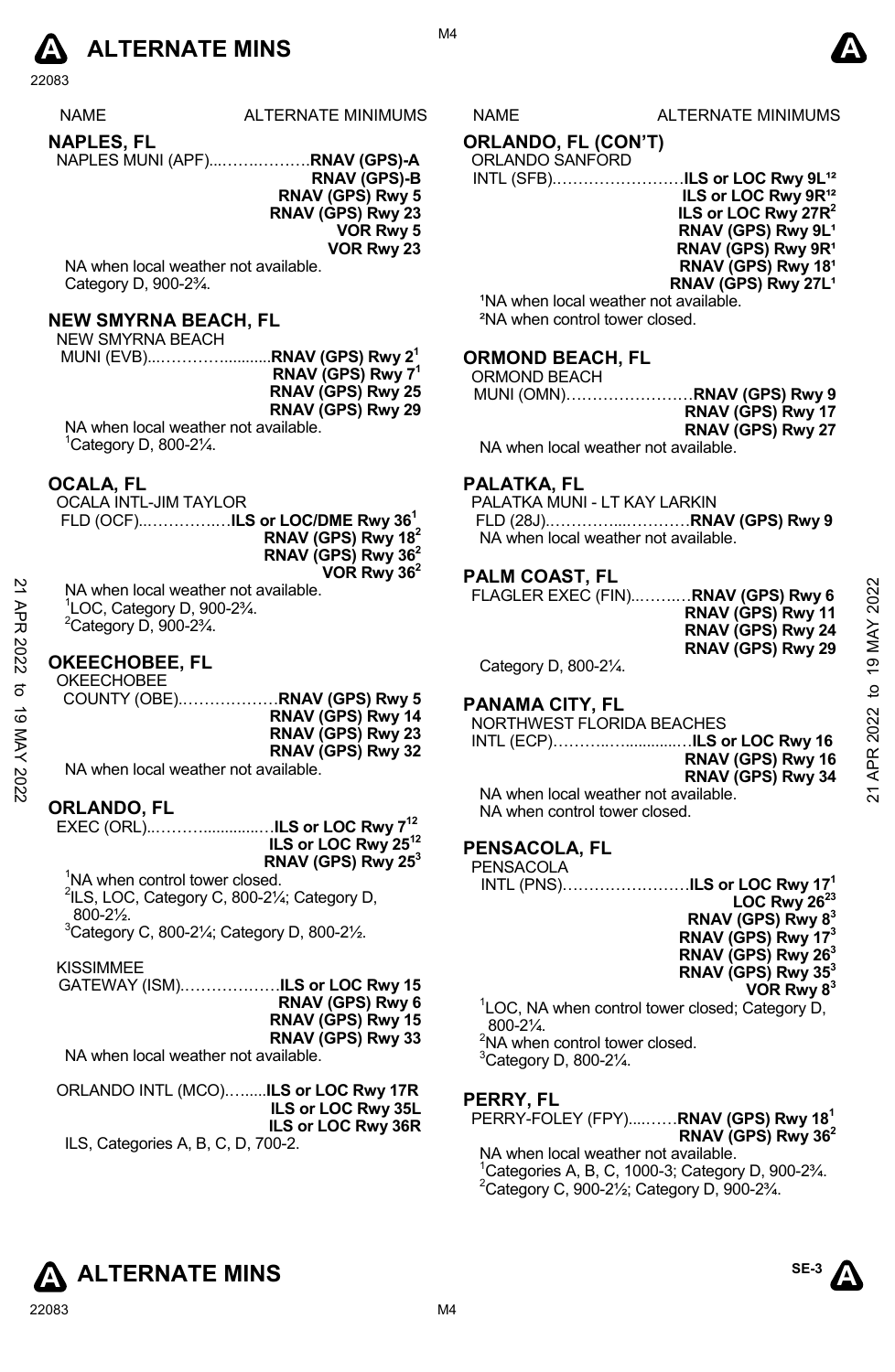

| ٠<br>─<br>٠ |  |
|-------------|--|
|-------------|--|

NAME ALTERNATE MINIMUMS NAME ALTERNATE MINIMUMS

**PLANT CITY, FL**  PLANT CITY (PCM)..…...……**RNAV (GPS) Rwy 10 RNAV (GPS) Rwy 28** 

NA when local weather not available.

# **POMPANO BEACH, FL**

POMPANO BEACH

AIRPARK (PMP)..........................LOC Rwy 15<sup>1</sup> **RNAV (GPS) Rwy 6 RNAV (GPS) Rwy 15 RNAV (GPS) Rwy 24 RNAV (GPS) Rwy 33** 

NA when local weather not available. <sup>1</sup>NA when control tower closed.

#### **PUNTA GORDA, FL**

PUNTA GORDA (PGD).……....**ILS or LOC Rwy 412 RNAV (GPS) Rwy 43 RNAV (GPS) Rwy 153 RNAV (GPS) Rwy 223 RNAV (GPS) Rwy 333 VOR Rwy 43 VOR Rwy 223** 

NA when local weather not available. <sup>1</sup>NA when control tower closed. 2 ILS, LOC, Category D, 800-2¼.

 $3$ Category D, 800-2 $\frac{1}{4}$ .

#### **QUINCY, FL**

QUINCY MUNI (2J9).…….....………**RNAV (GPS)-A** NA when local weather not available.

# **ST. AUGUSTINE, FL**

NORTHEAST FLORIDA RGNL (SGJ)………………..…**ILS or LOC Rwy 3112 RNAV (GPS) Rwy 133 RNAV (GPS) Rwy 313** 21 APR 2022 to 19 MAY 202221 APR 2022 to 19 MAY 2022

NA when local weather not available. <sup>1</sup>NA when control tower closed.  $2$ LOC, Category D, 800-2 $\frac{1}{2}$ .  $3$ Category D, 800-2 $\frac{1}{2}$ .

# **ST. PETERSBURG, FL**

ALBERT WHITTED (SPG).……………**RNAV (GPS) Rwy 71 RNAV (GPS) Rwy 1812 RNAV (GPS) Rwy 362 VOR Rwy 183** 

<sup>1</sup>NA when local weather not available.  ${}^{2}$ Categories A, B, 900-2.  ${}^{3}$ Categories A, B, 1000-2.

**A** 

# **ST. PETERSBURG-CLEARWATER, FL**

#### ST. PETE- CLEARWATER INTL (PIE)..……………………**ILS or LOC Rwy 1812**

# **ILS or LOC Rwy 3613 RNAV (GPS) Rwy 364**

**VOR Rwy 41** 

<sup>1</sup>NA when control tower closed.

<sup>2</sup>LOC, Category E, 1000-3.<br><sup>3</sup>ILS, Categories A, B, C, D, 700-2; Category E, 1000-3; LOC, Category E, 1000-3. 4 <sup>4</sup>NA when local weather not available. 5 Categories A, B, 1000-2; Category C, D, 1000-3.

# **SAN JUAN, PR**

LUIS MUNOZ MARIN INTL (SJU) (TJSJ)......ILS or LOC Rwy 10<sup>1</sup> **RNAV (GPS) Rwy 82** 

**RNAV (GPS) Rwy 102 RNAV (GPS) Rwy 262 RNAV (GPS) Rwy 282 VOR or TACAN Rwy 83 VOR or TACAN Rwy 104 VOR or TACAN Rwy 263** 

 ILS, Category E, 700-2¼. LOC, Category E, 800-2¼. Category D, 1000-3. Category E, 900-3. Category E, 800-2 $\frac{1}{4}$ .

# **SARASOTA/BRADENTON, FL**

SARASOTA/BRADENTON

INTL (SRQ)..……………………**ILS or LOC Rwy 14 ILS or LOC Rwy 32** 

NA when control tower closed.

#### **SEBRING, FL**

SEBRING RGNL (SEF).....…**RNAV (GPS) RWY 141 RNAV (GPS) RWY 32**

Category D, 900-2¾. <sup>1</sup>NA when local weather not available.

# **STUART, FL**

WITHAM FLD (SUA).…...……**RNAV (GPS) Rwy 30**  NA when local weather not available.





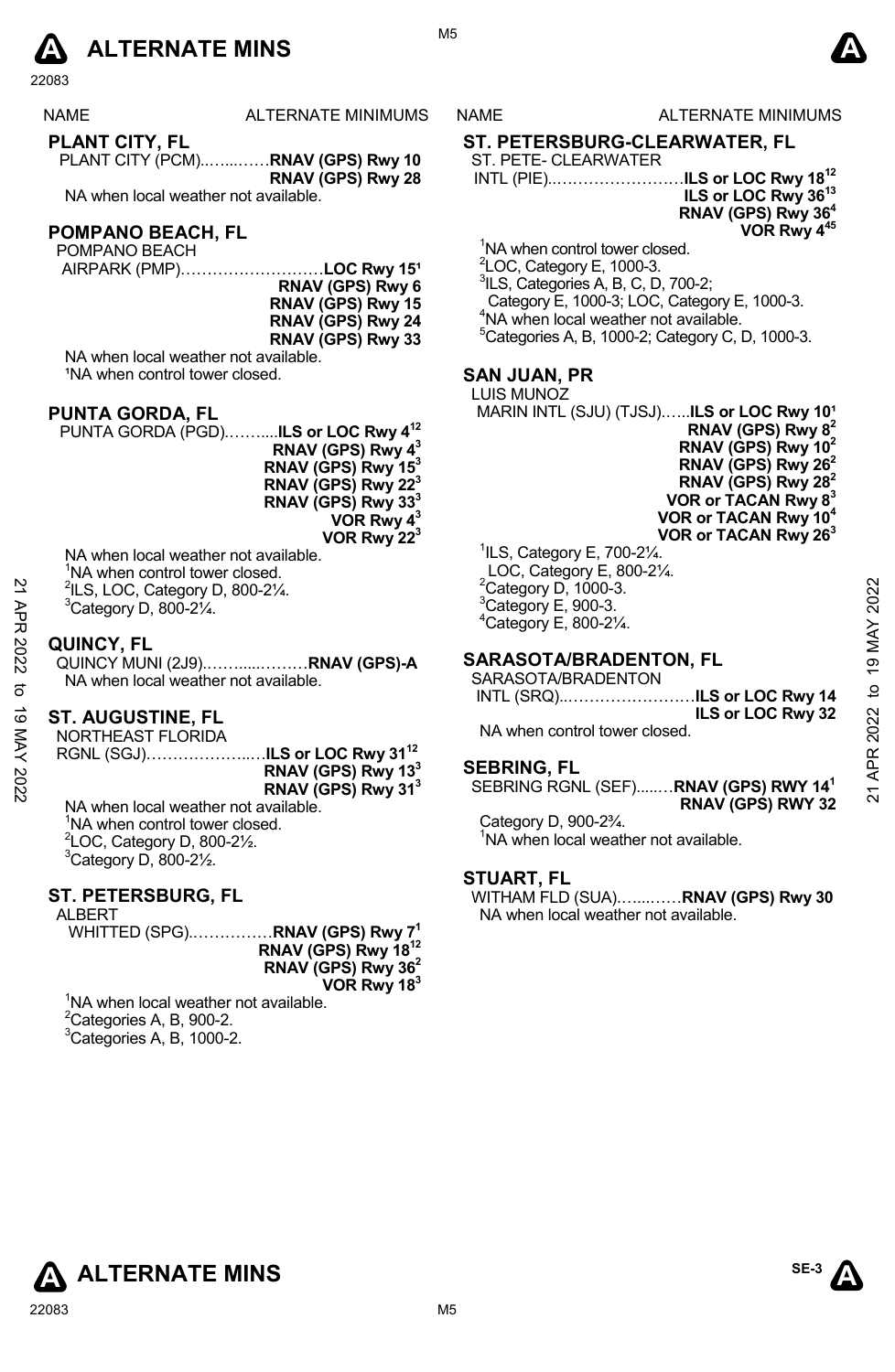

|             | <b>NAME</b>                                                                     | <b>ALTERNATE MINIMUMS</b>                                                               | <b>NAME</b>                        | <b>ALTERNATE MINIMUMS</b>                                                            |                 |
|-------------|---------------------------------------------------------------------------------|-----------------------------------------------------------------------------------------|------------------------------------|--------------------------------------------------------------------------------------|-----------------|
|             | TALLAHASSEE, FL                                                                 |                                                                                         | <b>TITUSVILLE, FL</b>              |                                                                                      |                 |
|             | <b>TALLAHASSEE</b>                                                              |                                                                                         | NASA SHUTTLE LANDING               |                                                                                      |                 |
|             |                                                                                 | INTL (TLH)ILS or LOC Rwy 27 <sup>12</sup>                                               |                                    | FACILITY (TTS)RNAV (GPS) Rwy 15 <sup>3</sup>                                         |                 |
|             |                                                                                 | ILS or LOC Rwy 36 <sup>13</sup>                                                         |                                    | RNAV (GPS) Rwy 33 <sup>12</sup>                                                      |                 |
|             |                                                                                 | RADAR-1 <sup>4</sup><br>RNAV (GPS) Rwy 9 <sup>4</sup>                                   | ${}^{2}$ Categories D, E, 1000-3.  | <sup>1</sup> NA when local weather not available.                                    |                 |
|             |                                                                                 | RNAV (GPS) Rwy 18 <sup>4</sup>                                                          |                                    | <sup>3</sup> Category C, 1000-2 <sup>3</sup> / <sub>4</sub> , Category D, E, 1000-3. |                 |
|             |                                                                                 | RNAV (GPS) Rwy 27 <sup>4</sup>                                                          |                                    |                                                                                      |                 |
|             |                                                                                 | RNAV (GPS) Rwy 36 <sup>4</sup>                                                          | SPACE COAST                        |                                                                                      |                 |
|             |                                                                                 | <b>VOR/DME or TACAN Rwy 36°</b>                                                         |                                    | RGNL (TIX)ILS or LOC Rwy 36 <sup>2</sup>                                             |                 |
|             | <sup>1</sup> NA when control tower closed.                                      | VOR Rwy 1846                                                                            |                                    | RNAV (GPS) Rwy 91<br>RNAV (GPS) Y Rwy 18 <sup>1</sup>                                |                 |
|             |                                                                                 | <sup>2</sup> ILS, Categories A, B, C 800-2; Category D,                                 |                                    | RNAV (GPS) Z Rwy 18 <sup>2</sup>                                                     |                 |
|             |                                                                                 | 800-21/4; Category E, 1000-3; LOC, Category D,                                          |                                    | RNAV (GPS) Rwy 36 <sup>1</sup>                                                       |                 |
|             | 800-21/ <sub>4</sub> ; Category E, 1000-3.                                      |                                                                                         |                                    | <sup>1</sup> NA when local weather not available.                                    |                 |
|             | $800 - 2\frac{1}{4}$ .                                                          | <sup>3</sup> ILS, Category D, 700-21/ <sub>4</sub> ; LOC, Category D,                   |                                    | <sup>2</sup> NA when control tower closed.                                           |                 |
|             | $4$ Category D, 800-2 $\frac{1}{4}$ .                                           |                                                                                         | <b>VENICE, FL</b>                  |                                                                                      |                 |
|             |                                                                                 | <sup>5</sup> Category D, 800-21/ <sub>4</sub> ; Category E, 1000-3.                     |                                    | VENICE MUNI (VNC)RNAV (GPS) Rwy 5                                                    |                 |
|             | <sup>6</sup> NA when local weather not available.                               |                                                                                         |                                    | RNAV (GPS) Rwy 13                                                                    |                 |
|             |                                                                                 |                                                                                         |                                    | RNAV (GPS) Rwy 23                                                                    |                 |
|             | TAMPA, FL<br>PETER O                                                            |                                                                                         |                                    | RNAV (GPS) Rwy 31                                                                    |                 |
|             |                                                                                 | KNIGHT (TPF)RNAV (GPS) Rwy 22                                                           | Category D, 1000-3.                | NA when local weather not available.                                                 |                 |
|             |                                                                                 | RNAV (GPS) Rwy 36                                                                       |                                    |                                                                                      |                 |
| 21 APR 2022 | NA when local weather not available.                                            |                                                                                         | <b>VERO BEACH. FL</b>              |                                                                                      | 2022            |
|             |                                                                                 | TAMPA EXEC (VDF)ILS or LOC Rwy 23 <sup>1</sup>                                          | <b>VERO BEACH</b>                  |                                                                                      |                 |
|             |                                                                                 | RNAV (GPS) Rwy $5^2$                                                                    |                                    | RNAV (GPS) Rwy 12R                                                                   | 19 MAY          |
|             |                                                                                 | RNAV (GPS) Rwy 18                                                                       |                                    | RNAV (GPS) Rwy 22                                                                    |                 |
| ಕ           |                                                                                 | RNAV (GPS) Rwy 23 <sup>2</sup>                                                          |                                    | RNAV (GPS) Rwy 30L                                                                   |                 |
|             | NA when local weather not available.<br><sup>1</sup> LOC, Category C, 800-21/4. |                                                                                         |                                    | VOR Rwy 12R                                                                          | $\mathbf{a}$    |
|             | $2$ Category C, 800-2 $\frac{1}{4}$ .                                           |                                                                                         |                                    | VOR Rwy 30L                                                                          |                 |
|             |                                                                                 |                                                                                         | Category D, 800-21/2.              | NA when local weather not available.                                                 |                 |
|             |                                                                                 | TAMPA INTL (TPA)ILS or LOC Rwy 1L <sup>1</sup>                                          |                                    |                                                                                      | APR 2022        |
| 19 MAY 2022 |                                                                                 | ILS or LOC Rwy 19L <sup>2</sup>                                                         | <b>WEST PALM BEACH, FL</b>         |                                                                                      | $\overline{21}$ |
|             |                                                                                 | ILS or LOC Rwy 19R <sup>1</sup><br>LOC Rwy $1R^3$                                       | PALM BEACH                         |                                                                                      |                 |
|             |                                                                                 | RNAV (GPS) Rwy 1L <sup>4</sup>                                                          |                                    | INTL (PBI)ILS or LOC Rwy 10L <sup>1</sup><br>ILS or LOC Rwy 28R <sup>1</sup>         |                 |
|             |                                                                                 | RNAV (GPS) Rwy 1R <sup>4</sup>                                                          |                                    | RNAV (GPS) Y Rwy 10L <sup>2</sup>                                                    |                 |
|             |                                                                                 | RNAV (GPS) Rwy 10 <sup>5</sup>                                                          |                                    | RNAV (GPS) Y Rwy $142$                                                               |                 |
|             |                                                                                 | RNAV (GPS) Rwy 19R <sup>4</sup><br>RNAV (GPS) Rwy 28 <sup>5</sup>                       |                                    | RNAV (GPS) Y Rwy 28R <sup>2</sup>                                                    |                 |
|             |                                                                                 | RNAV (GPS) Z Rwy 19L <sup>5</sup>                                                       |                                    | RNAV (GPS) Y Rwy $32^2$<br><sup>1</sup> LOC, Category D, 800-21/2.                   |                 |
|             |                                                                                 |                                                                                         | <sup>2</sup> Category D, 800-21/2. |                                                                                      |                 |
|             |                                                                                 | <sup>1</sup> ILS, Category C, 700-2; Categories D, E,                                   |                                    |                                                                                      |                 |
|             |                                                                                 | 1000-3; LOC Categories D, E, 1000-3.<br>$2$ ILS, Category C, 700-2; Category D, 1000-3; | <b>WINTER HAVEN, FL</b>            |                                                                                      |                 |
|             | LOC Category D, 1000-3.                                                         |                                                                                         | <b>WINTER HAVEN</b>                |                                                                                      |                 |
|             |                                                                                 | <sup>3</sup> Categories A, B, 1300-2; Categories C, D, 1300-3.                          |                                    | RGNL (GIF)RNAV (GPS) Rwy 5<br>RNAV (GPS) Rwy 11                                      |                 |
|             | <sup>4</sup> Categories D, E, 1000-3.                                           |                                                                                         |                                    | VOR-A                                                                                |                 |
|             | <sup>5</sup> Category D, 1000-3.                                                |                                                                                         |                                    | KIA podered the continue with a concentration of the form                            |                 |

M6

#### NAME ALTERNATE MINIMUMS

**A** 

#### **TITUSVILLE, FL**  NASA SHUTTLE LANDING

# SPACE COAST

# **VENICE, FL**

| RNAV (GPS) RWY 5  |
|-------------------|
| RNAV (GPS) Rwy 13 |
| RNAV (GPS) Rwy 23 |
| RNAV (GPS) Rwy 31 |
| 4. 11. 1. . 1     |

# **VERO BEACH, FL**

| <b>VERO BEACH</b>                    |                    |
|--------------------------------------|--------------------|
|                                      |                    |
|                                      | RNAV (GPS) Rwy 12R |
|                                      | RNAV (GPS) Rwy 22  |
|                                      | RNAV (GPS) Rwy 30L |
|                                      | VOR Rwy 12R        |
|                                      | VOR Rwy 30L        |
| NA when local weather not available. |                    |
| Category D, 800-21/2.                |                    |

# **WEST PALM BEACH, FL**

# **WINTER HAVEN, FL**

NA when local weather not available. Category D, 900-2¾.